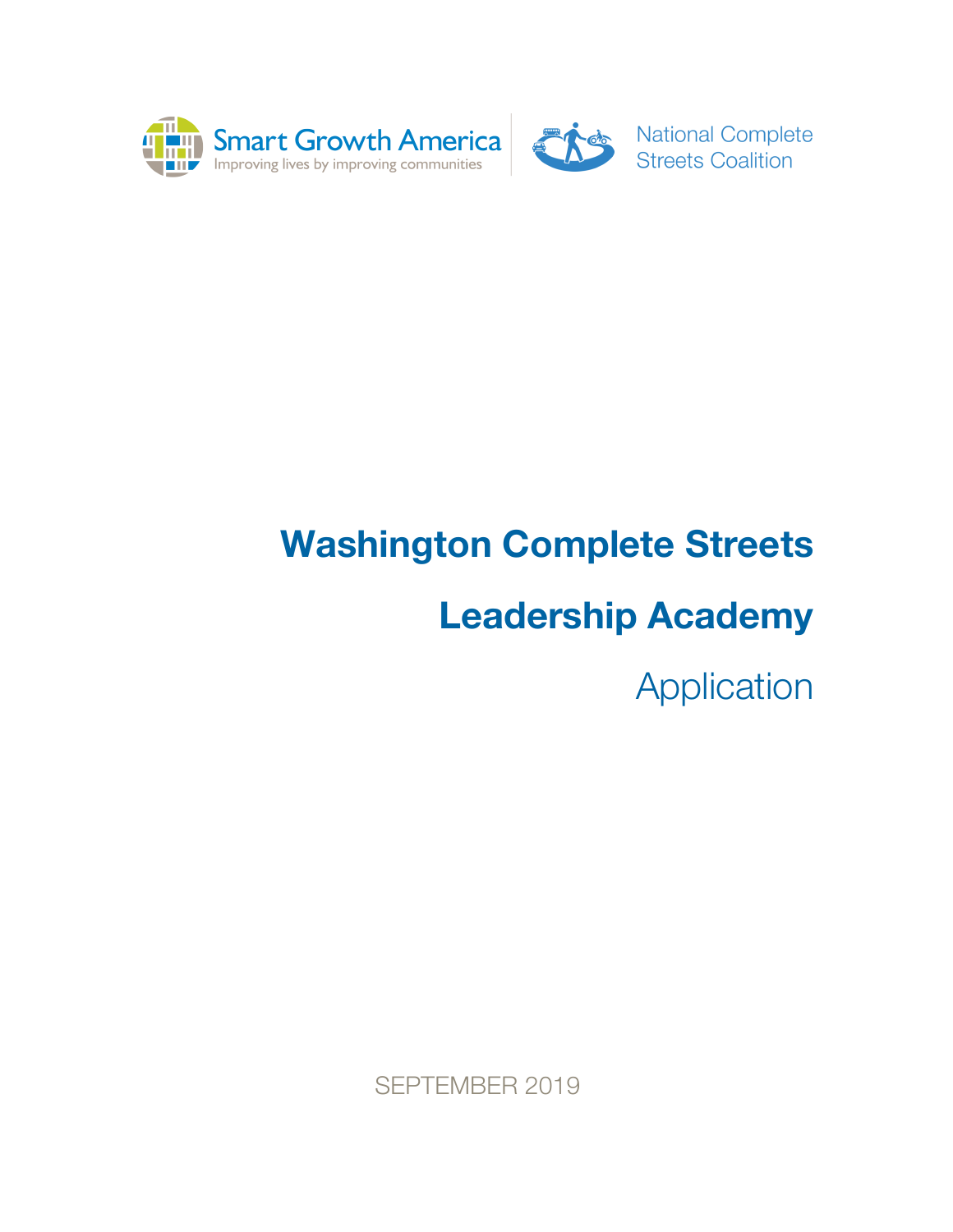## Summary information

The Complete Streets Leadership Academy is a technical assistance program designed to help jurisdictions identify and overcome barriers to implement Complete Streets, which make it safe and convenient for people of all ages, races, and abilities to walk, run, bike, or roll to reach homes, jobs, shops, and schools. Smart Growth America is offering this technical assistance opportunity in partnership with the Washington State Department of Health and the Washington State Department of Transportation thanks to a cooperative agreement with the Centers for Disease Control and Prevention and support from the Transportation Improvement Board.

This year-long Academy is an opportunity for communities to bring together engineers, planners, public health practitioners, community advocates, and related professionals from their towns, cities, and/or tribal communities in Washington to participate in a series of three two-day in-person workshops, including an on-the-ground site visit, with supplementary distance-learning modules between workshops. A total of three communities will be selected to participate in the Academy, and Smart Growth America will work with the selected communities to schedule the two-day workshops, tentatively taking place at two-month intervals between January and June.

Throughout this technical assistance, communities will work with Smart Growth America to implement **demonstration projects**, using skills such as tactical urbanism, creative placemaking, and [local road safety planning](https://www.wsdot.wa.gov/sites/default/files/2014/02/27/LP_Local-Road-Safety-Plans.pdf) to temporarily transform a dangerous street or intersection in one of their most underinvested communities into a safer, activity-friendly route. Smart Growth America will work with each community to help them identify a site for their project, so communities should **not** identify projects as part of their applications. Each jurisdiction will receive a sub-award of \$10,000 to support the demonstration, and will be required to match this award with \$5,000 of funds or in-kind contributions.

As part of the Academy, each jurisdiction will also receive up to \$5,000 reimbursement to support travel to other communities within the state. Each jurisdiction will also host one of the three workshops, including securing meeting space and providing coffee and lunch for two days for 35 people.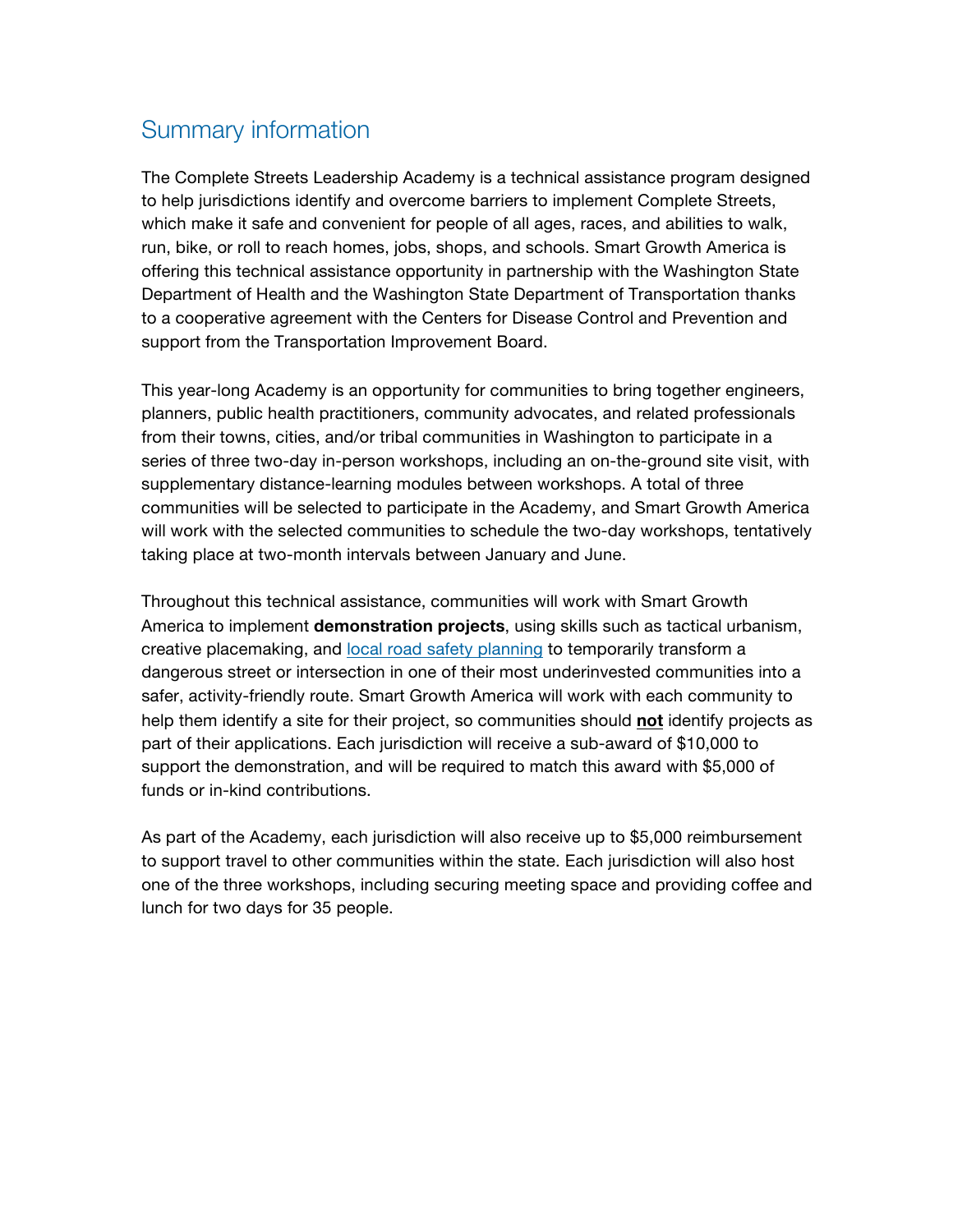# How to apply

Applications can be completed [online](https://smartgrowthamerica.org/program/national-complete-streets-coalition/workshops-and-technical-assistance/washington-complete-streets-leadership-academy-application/) or by submitting this PDF form by email to <info@completestreets.org>.

## Eligibility criteria

The list of eligible communities, along with an explanation of eligibility requirements can be found [here.](https://smartgrowthamerica.org/app/uploads/2019/09/Washington-Leadership-Academy-eligible-jurisdictions.pdf) If your jurisdiction is not listed, but you are interested in applying, please reach out to <info@completestreets.org> to discuss next steps.

## **Deadline**

Applications will be accepted until **11:59 PM ET on Sunday, October 27**. We will conduct interviews with finalists during the month of November.

## Questions about the process?

For more information, please visit our website or direct questions to <info@completestreets.org>.

# Contact information

**Jurisdiction**

#### **Contact person name**

#### **Contact person title**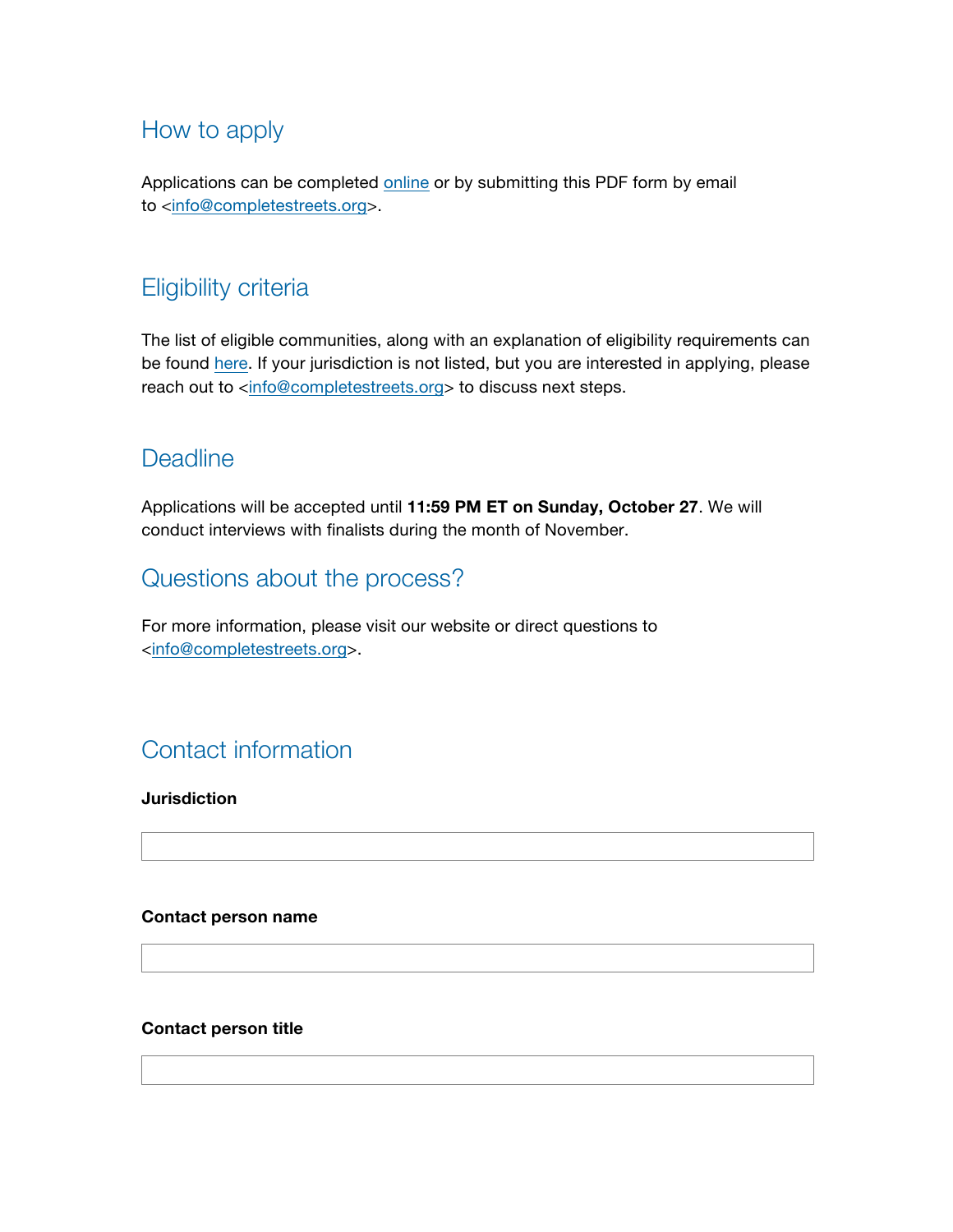#### **Contact person email**

#### **Contact person phone**

#### **Organization address**

## Eligibility Criteria & Required Commitments

#### **Is your jurisdiction included on the [list of eligible communities](https://smartgrowthamerica.org/app/uploads/2019/09/Washington-Leadership-Academy-eligible-jurisdictions.pdf)?**



**If awarded this technical assistance, do you commit to send a cohort of 5-10 representatives from your jurisdiction to participate in all in-person trainings and distance learning modules?**

)I commit to performing this action

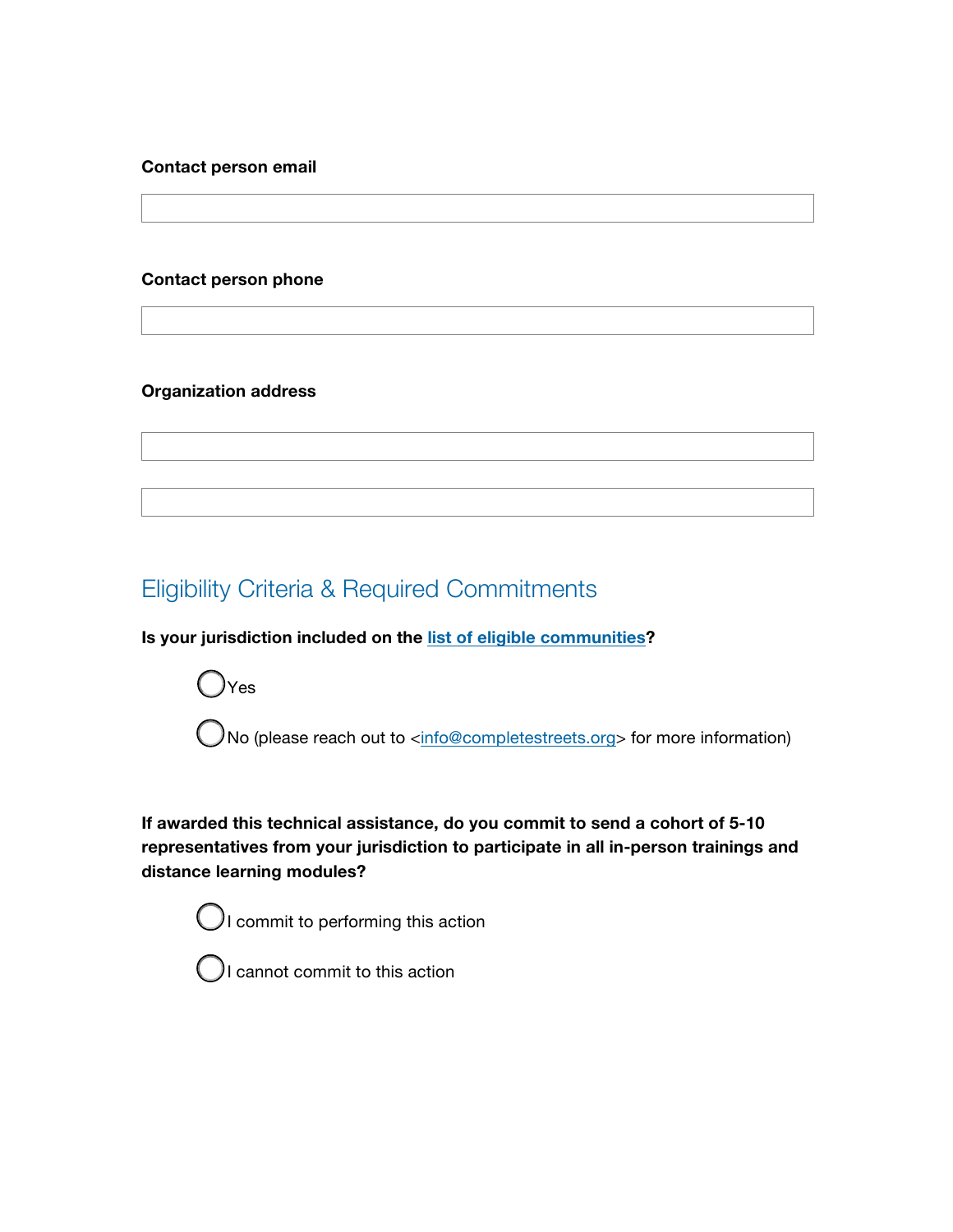**If awarded this technical assistance, do you commit to completing a demonstration project within the duration of the Academy?** 



**If awarded this technical assistance, do you commit to raise \$5,000 in funds or inkind donations to support the demonstration project?**

 $\bigcup$ I commit to performing this action  $\bigcirc$ I cannot commit to this action

**If awarded this technical assistance, do you commit to host one in-person training, which includes providing meeting space, coffee, and lunch for two days, as well as transportation for the site visit?**

I commit to performing this action

 $\bigcap$ I cannot commit to this action

**In addition to a Complete Streets ordinance, which of the following plans/policies/guidance has your jurisdiction formally adopted?**

| $\boxed{\phantom{a}}$ Local road safety plan |
|----------------------------------------------|
| Bike/pedestrian master plan                  |
| Multimodal design guidelines                 |
| Curbside management studies/plans            |

**Other** 

#### **If other, please specify:**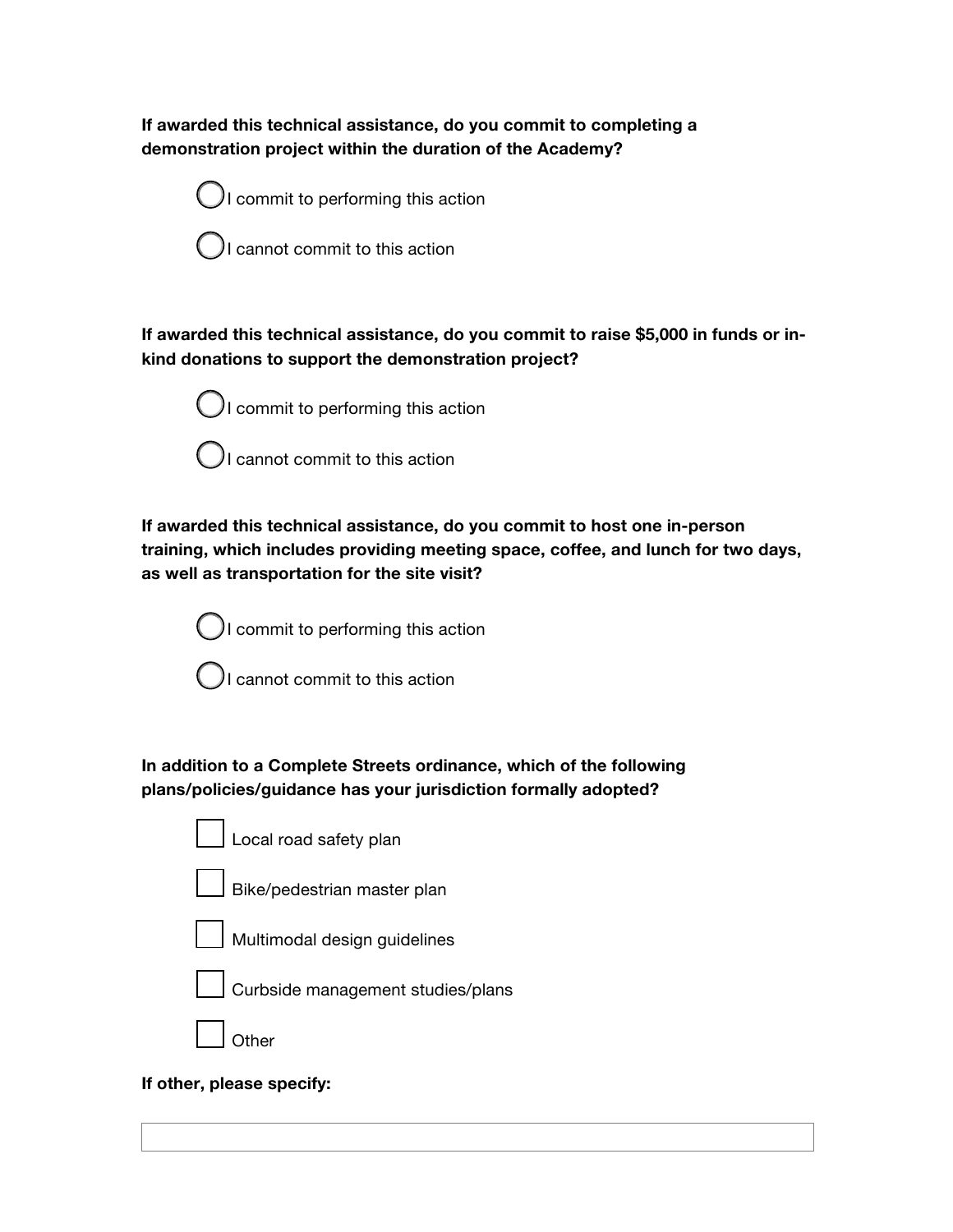# Application Questions

Please provide succinct, detailed answers to the following questions (approximately 100-250 words).

#### **What are you hoping to achieve from this Academy?**

### **What is your greatest success in implementing Complete Streets so far?**

**Is your existing Complete Streets policy working effectively in your jurisdiction? Why or why not?**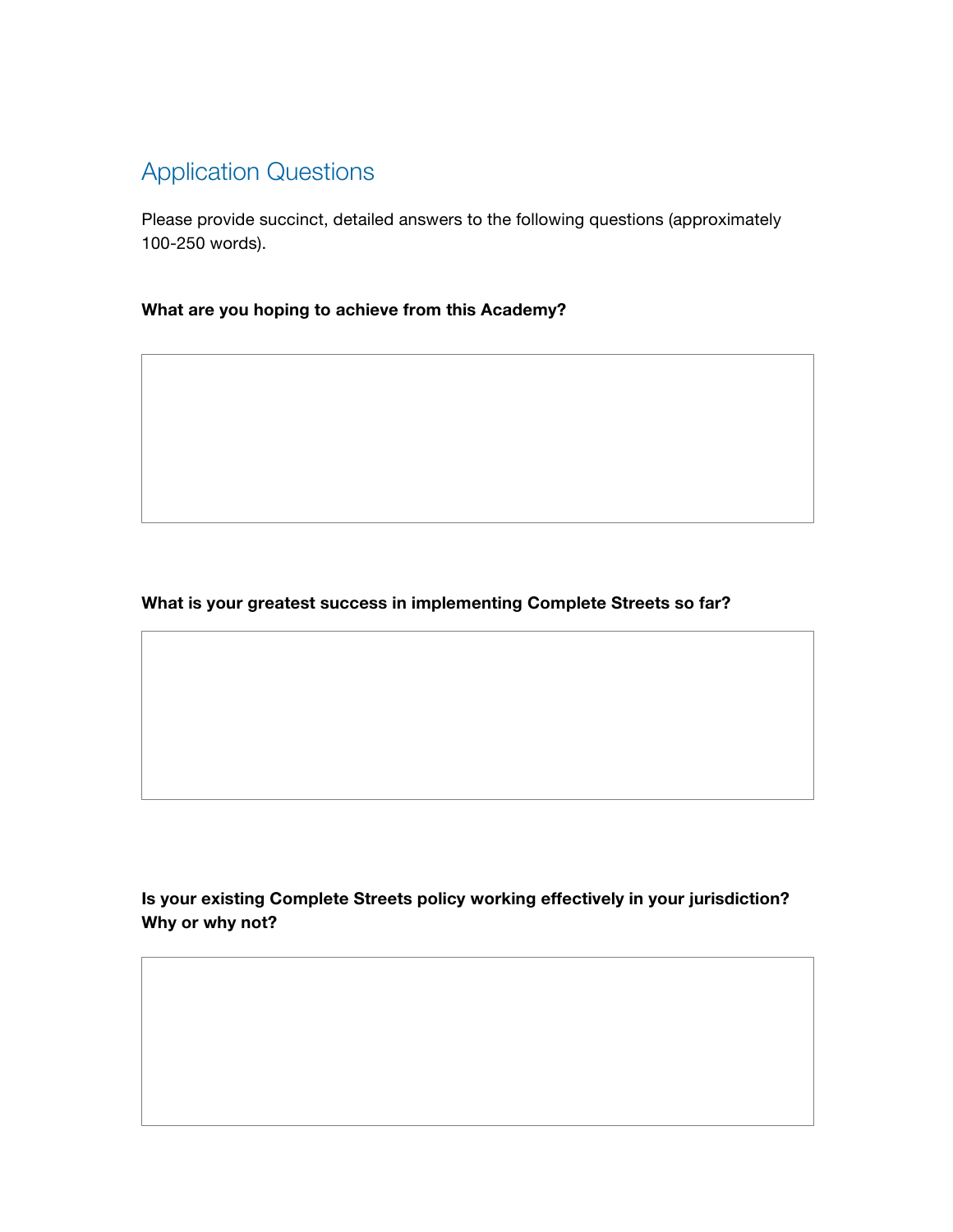### **What is your greatest opportunity to implement Complete Streets, and why?**

**What are your biggest barriers and challenges to implementing Complete Streets?** 

## **Who and where are the most vulnerable, underinvested communities impacted by health disparities in your jurisdiction?**